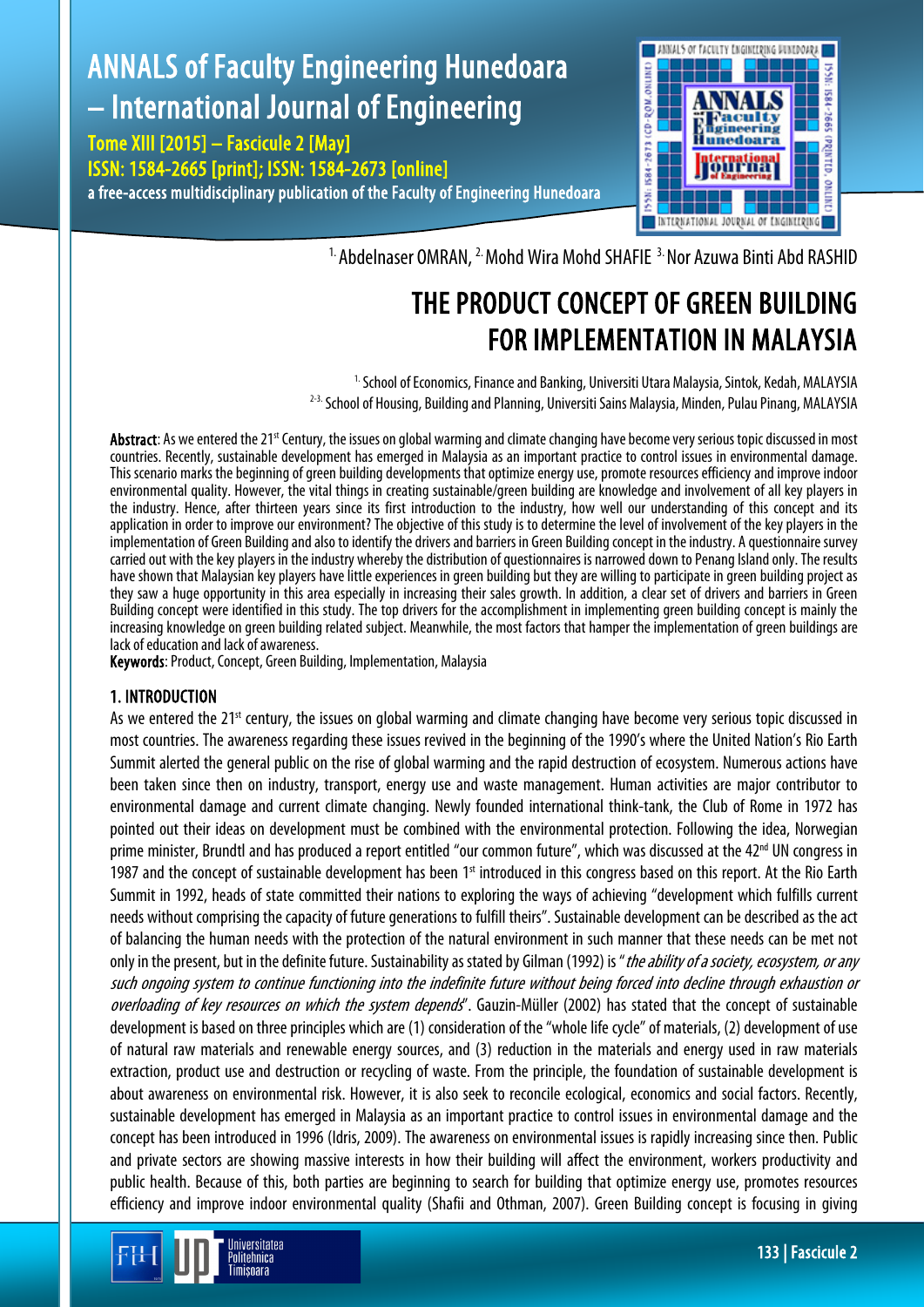impact on human health and the environment and act as a building that (i) efficiency using energy, water and other resources, (ii) protecting occupant health and improving employee productivity, and (iii) reducing waste, pollution and environmental degradation (Wikipedia on Green Building, 2009).Even though Malaysia has introduced sustainable development concept in 1996, its own green rating tool has only officially launch on 21<sup>st</sup> May 2009. Green Building Index was developed by Pertubuhan Arkitek Malaysia (PAM) and the Association of Consulting Engineers Malaysia (ACEM) which is intended to promote sustainability in the built environment and raise awareness among the key players in construction industry as well as the public on environmental issues (Green Building Index, 2009).One of the examples that show Malaysia is committed with the concept that they have introduced in year 1996 is Pusat Tenaga Malaysia (PTM) where it is being recognized as Zero Energy office (ZEO) Building. PTM is situated in Bandar Baru Bangi, Selangor and was occupied by 60 staff since its completion in October 2007. The other example is GTower which was built by Goldis Bhd. And it is the country's first certified green "mixed development building". GTower is situated in the main commercial center of Kuala Lumpur. This Building was certified be Green Mark – a green rating tool in Singapore and has carried Gold Certificate since March 2008.Other than those two buildings as mention earlier, Iskandar Malaysia (IM) will be an example of the implementation of green technology in its development. Under the district cooling building technology, all governments building in this city will be provided with centralized network system for air-conditioning. The technology has been developed under Jana DCS Sdn. Bhd. And it is claimed to reduce maintenance cost and chlorofluorocarbons emission to the air. In the past 5 years have been a rising number of construction projects which have implemented sustainability development in their project (Shafii and Othman, 2007). They then added that these projects to include housing and commercial building as well as urban development where design takes into considerations key sustainability issue with priority catered to local needs. However, the vital things in creating sustainable/green building are knowledge and involvement of all key players in the industry. So, after 13 years since its first introduction to the industry, how well our understanding of this concept and its application in order to improve our environment? The following questions arise in inspiring the research problem (i) how far the environment and commitment of key players in the industry towards Green Building concept? (ii) what are the diverse and barriers in conducting Green Building concept in the industry? And (iii) what are the reasons to get involves in Green Building? This paper aims to investigate the level of awareness and commitment of the key players in Green Building as well as to determine the diverse and barriers in implementing the concept into the actual project. Apart from that, the reasons to get involves in Green Building by the key players are to be identified. In addition, it also aims to observe the expectation of development in various sectors in regards with Green Building.

# 2. RESEARCH METHOD

Construction key players were approached to capture their views and perception towards the problems statement. The targeted respondents in the area of Penang State are chosen due to close proximity for researcher and limited study time and budget. The

data collected from the answered questionnaires by the respondents. The data collected from the questionnaires were then tabulated and analyzed using Frequency Analysis method. The questionnaires were taken from previous research paper and were adopted to suit this paper's objectives. Respondents were divided into three categories namely (i) clients, (ii) consultants, and (3)

|  | <b>Table 1. Distribution of Questionnaires</b> |
|--|------------------------------------------------|
|--|------------------------------------------------|

| Type of<br>organization | Contracting | Consultant | <b>Client</b> |
|-------------------------|-------------|------------|---------------|
| Sent                    |             |            | 10            |
| Received                |             |            |               |

contractors. A total of 50 questionnaires were distributed to these three categories. Of these, only 37 respondents were replied back, yielding a response rate of 74%. The distribution of the

questionnaires to these respondents is shown in Table (1).

#### 3. RESULTS ANALYSIS

#### 3.1. Respondents Background

Out of 37 respondents, 60% were contractor's company, followed by consulting firms which carried 24%. Meanwhile, Table (2) shows the percentage of respondents' designation and years of 'working experiences. It was noted that 32% of participants were quantity surveyor and 27% were architects. Concerning the working experiences, it was seen that 35% were having a working experiences between 11–15 years and 32.4% of themindicated that they are having a working experiences between 1–5 years.

# 3.2. Significance of Green Building

As shown in Table (3), 68% of the respondents mentioned that they never involved in a project that include 'green' product,

| Table 2. Respondents and Company Background    |                |  |  |
|------------------------------------------------|----------------|--|--|
| <b>Items</b>                                   | Percentage (%) |  |  |
| Type of Organization                           |                |  |  |
| Contracting                                    | 60%            |  |  |
| Consultant                                     | 24%            |  |  |
| Client                                         | 16%            |  |  |
| Professional designation of officer responding |                |  |  |
| Architect                                      | 27%            |  |  |
| Engineer                                       | 24%            |  |  |
| Quantity surveyor                              | 32%            |  |  |
| <b>Other</b>                                   | 14%            |  |  |
| Years of experience                            |                |  |  |
| 1-5 years                                      | 32.4%          |  |  |
| 6-10 years                                     | 32.4%          |  |  |
| 11-15 years                                    | 35.1%          |  |  |
| 16-20 years                                    |                |  |  |
| More than 20 years                             |                |  |  |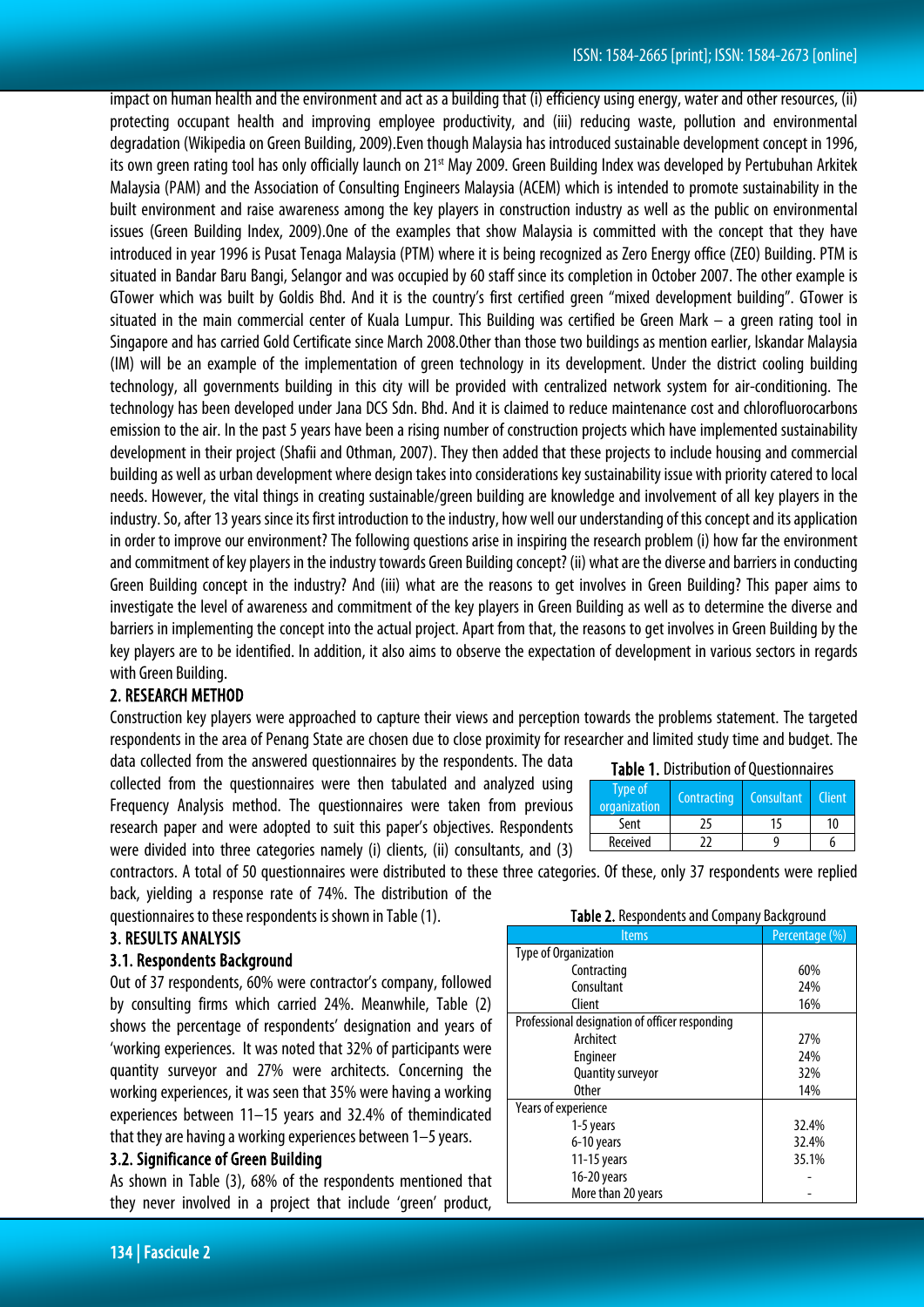design or other element in green building. Only 32% of the respondents were answered with "yes" for having involved in a project that had green element either in product, design or any other element that related in green building. Table (3) also shows the percentage of the respondent's company commitment to green building. 38% answered that their company are highly committed with the green building, 49% answered they are moderated in giving commitment to green building and 13% answered low in

| ווווווער געשוווווער איז וווווער איז <b>ווייט</b> נ |                |  |  |
|----------------------------------------------------|----------------|--|--|
| <b>ITEMS</b>                                       | Percentage (%) |  |  |
| Involvement in Green Building                      |                |  |  |
| Yes                                                | 32%            |  |  |
| No                                                 | 68%            |  |  |
| Firm's Commitment on Green Building                |                |  |  |
| Very high                                          | 0              |  |  |
| High                                               | 38%            |  |  |
| Moderate                                           | 49%            |  |  |
| Low                                                | 13%            |  |  |
| <b>Sales Growth Expectations</b>                   |                |  |  |
| Significant                                        | 8%             |  |  |
| Some                                               | 35%            |  |  |
| Little                                             | 33%            |  |  |
| None                                               | 5%             |  |  |
| Don't know                                         | 19%            |  |  |
| Impact of Green Building on Future Profit          |                |  |  |
| Significant                                        | 14%            |  |  |
| Some                                               | 43%            |  |  |
| Little                                             | 22%            |  |  |
| None                                               | 5%             |  |  |
| Do not know                                        | 16%            |  |  |

Table 3. Significance of Green Building

commitment to green building. Referring to Table (3), it can be seen the majority of the respondents which carried 35% of total percentage have some expectation in sales growth to their firms as results of green building while 33% have little expectation. The results showed that only 8% of the participants answered that a green building will bring a significant sales growth to their firm. Further, he majority of the respondents which carried 43% of total percentage responded that green building will have some impact on their future profits followed by 22% that replied little impact on future profits if they involves in green building. Only 14% believed that green building will give significant impact on their future profit while 5% of the responded answered green building will not giving them any profits in the future. Another 16% do not know the impact of green buildings towards their future profits.

As presented in Table (4), it can be noticed that the expected growth for green building in various sectors. These sectors were divided into three categories which none (no growth at all), Growth and Strong Growth. In Strong Growth categories, the 1<sup>st</sup> ranked with 40.54% is in

private sectors, followed by residential sectors with 32.43%. Commercial office and industrial sectors each in 3<sup>rd</sup> place with 29.73%. In addition to that, hospitality and government sectors are also shared the same spot in 5<sup>th</sup> place with 21.63%. This is followed by education sectors with 18.92% and the least expected to have strong growth is in retail sectors which carried only 8.11%. Meanwhile, in Growth categories, majority of the respondents expected government sectors have the most expected growth with 78.38%. Followed in 2nd and 3rd place are hospitality and education sectors with 75.68% and 72.97% respectively. Commercial office is in 4<sup>th</sup> place with 65.57%. For retail and residential sectors, they only represent 62.16% expected growth from the respondents. This is followed by industrial sectors with 59.46% and the least expected to have growth is in private sectors which carried only 51.35%. From the table (4), for None categories, retail sector is ranked 1<sup>st</sup> with 29.73%, followed by Industrial sectors with 10.81%. Education and private sectors are placed 3<sup>rd</sup> with 8.11% each and residential sectors place 5<sup>th</sup> from the overall ranking in this categories with 5.41%.

|                          | <b>Strong Growth</b> |             | Growth         |             | <b>None</b>    |             |
|--------------------------|----------------------|-------------|----------------|-------------|----------------|-------------|
| <b>Sectors</b>           | Percentage (%)       | <b>Rank</b> | Percentage (%) | <b>Rank</b> | Percentage (%) | <b>Rank</b> |
| Private                  | 40.45                |             | 51.35          | 8           | 8.11           |             |
| Government               | 21.62                |             | 78.38          |             | 0.00           |             |
| Retail                   | 8.11                 |             | 62.16          |             | 29.73          |             |
| Residential              | 32.43                |             | 62.16          |             | 5.41           |             |
| <b>Commercial Office</b> | 29.73                |             | 67.57          |             | 2.70           |             |
| Industrial               | 29.73                |             | 59.46          |             | 10.81          |             |
| Education                | 18.92                |             | 72.97          |             | 8.11           |             |
| Hospitality              | 21.62                |             | 75.68          |             | 2.70           |             |

|  | Table 4. Expected Growth Sectors in Green Building |  |  |  |  |
|--|----------------------------------------------------|--|--|--|--|
|--|----------------------------------------------------|--|--|--|--|

#### 3.3. Drivers and Barriers Factors

The participants were questioned on their personal opinions on what are the drivers and barriers in implementing 'Green Building' in Malaysia by the key players in the industry. Based on the results presented in Table (5), a total of 11 drivers were identified and they were ranked in order based on their priorities. For instance, increased education (94.59%) was ranked the first driver factor in implementing green building in Malaysia followed by competitive advantage, Lower lifecycle cost and Environmental conditions (89.10%).Meanwhile, five barriers were identified that will hampered the progress of implementation green building in Malaysia. For instance, lack of education and Lack of awareness (91.89%) was seen the first barriers followed by no fiscal incentive from government and Perceived higher upfront cost (83.78%).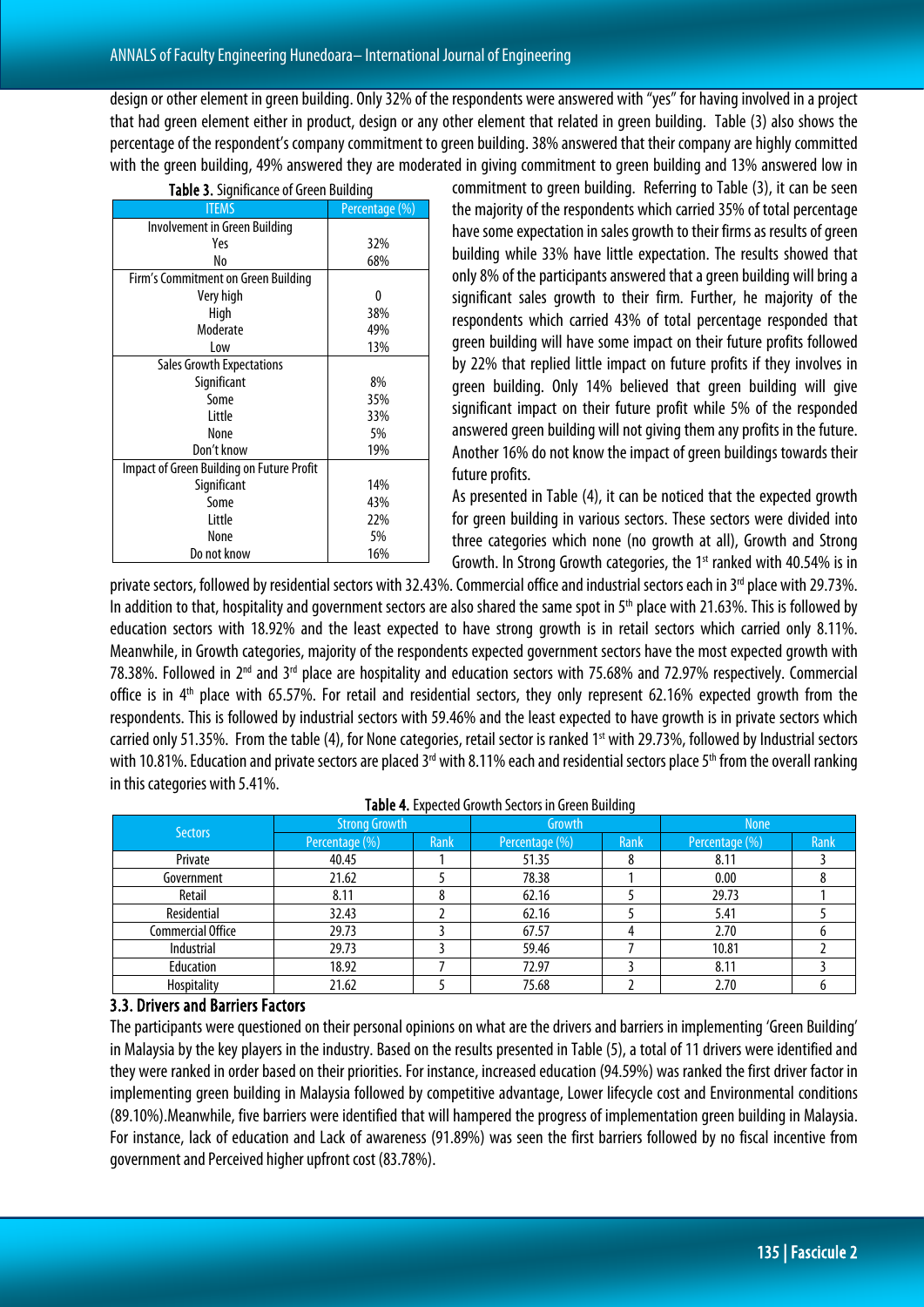| <b>TWEE ST</b> DITTERS and Darriers in implementing forcen Danality in malaysia |             |                     |                |  |  |  |
|---------------------------------------------------------------------------------|-------------|---------------------|----------------|--|--|--|
| <b>Description</b>                                                              | Drivers (%) | <b>Barriers (%)</b> | <b>Results</b> |  |  |  |
| Competitive advantage                                                           | 89.19       | 10.81               | <b>Driver</b>  |  |  |  |
| No fiscal incentive from Government                                             | 16.22       | 83.78               | <b>Barrier</b> |  |  |  |
| Perceived higher upfront cost                                                   | 16.22       | 83.78               | <b>Barrier</b> |  |  |  |
| Lower lifecycle cost                                                            | 89.19       | 10.81               | <b>Driver</b>  |  |  |  |
| Superior building performance                                                   | 81.08       | 18.92               | <b>Driver</b>  |  |  |  |
| Lack of education                                                               | 8.11        | 91.89               | <b>Barrier</b> |  |  |  |
| Tenant satisfaction and productivity                                            | 71.27       | 29.73               | <b>Driver</b>  |  |  |  |
| Lack of research and/case study                                                 | 13.51       | 86.49               | <b>Barrier</b> |  |  |  |
| Client demand                                                                   | 81.78       | 16.22               | <b>Driver</b>  |  |  |  |
| Increased education                                                             | 94.59       | 5.41                | <b>Driver</b>  |  |  |  |
| Industry rating system                                                          | 72.97       | 27.03               | <b>Driver</b>  |  |  |  |
| Government and building code                                                    | 70.27       | 29.73               | <b>Driver</b>  |  |  |  |
| Lack of awareness                                                               | 8.11        | 91.89               | <b>Barrier</b> |  |  |  |
| Greater availability of green product                                           | 75.68       | 24.31               | <b>Driver</b>  |  |  |  |
| <b>Environmental conditions</b>                                                 | 89.19       | 10.81               | <b>Driver</b>  |  |  |  |
| <b>Rising Energy Cost</b>                                                       | 83.78       | 16.22               | <b>Driver</b>  |  |  |  |

#### Table 5. Drivers and Barriers in implementing 'Green Building' in Malaysia

### 3.4. Reasons for Green Building to be implemented in Malaysia

Figure (1) displays the reasons to get involved in green building. 24.5% of the respondents were chosen expanding their business with 'green building' clients. 16.3% responded that their reasons were because of the contract requirements and also being partof an industry that values the environment. Attraction and retention of talent carries 10.2% from the total respondents. For 9.2% each, the reason to get involved with green building will be awards for 'green building', benefits from publicity and achieving lower lifecycle cost. Higher return on investment on resale would be the least reason to get involved in green building.





Table (6) represents the reasons for green building in perspective of business. As shown in Table (6), the first ranked group, the most important reason was "higher building value" with 35.1%. For the second ranked group, the first important reason was "higher return on investment" with 27%. Concerning the last ranked group, the top reasons were "helping to transfer the market" and also "lower lifecycle cost" with 16.2% each.

| <b>Business Reasons for Green</b>          |                              | Ranking                      |                 |
|--------------------------------------------|------------------------------|------------------------------|-----------------|
| <b>Building</b>                            | 1 <sup>st</sup> Ranked Group | 2 <sup>nd</sup> Ranked Group | 3rdRanked Group |
| <b>Reduced Liability and Risk</b>          | 5.4%                         | 5.4%                         | 5.4%            |
| Increased staff productivity and retention |                              |                              | 10.8%           |
| <b>Enhanced marketability</b>              | 10.8%                        | 21.6%                        | 13.5%           |
| Helping to transfer the market             | 2.7%                         | 2.7%                         | 16.2%           |
| Higher return on investment (ROI)          | 16.2%                        | 27.0%                        | 10.8%           |
| Higher building value                      | 35.1%                        | 8.1%                         | 16.2%           |
| Lower lifecycle cost                       | 8.1%                         | 18.9%                        | 16.2%           |
| Lower operating costs                      | 21.6%                        | 16.2%                        | 10.8%           |

|  |  | Table 6. Business Reasons for Green Building |
|--|--|----------------------------------------------|
|--|--|----------------------------------------------|

Table (7) shows the reason for green building in perspective of environment. It can be seen that for the first ranking group, the first reason was "protection of the environment" with 32.4% and the second ranking group, the first reason was "protection of the environment" was ranked the first reason under the second group with 24.3%. Consequently, this reason is not valid to be the top reason in its group and 2<sup>nd</sup> top reason which is reducing climate change and carbon emissions with 21.6% will replace its position.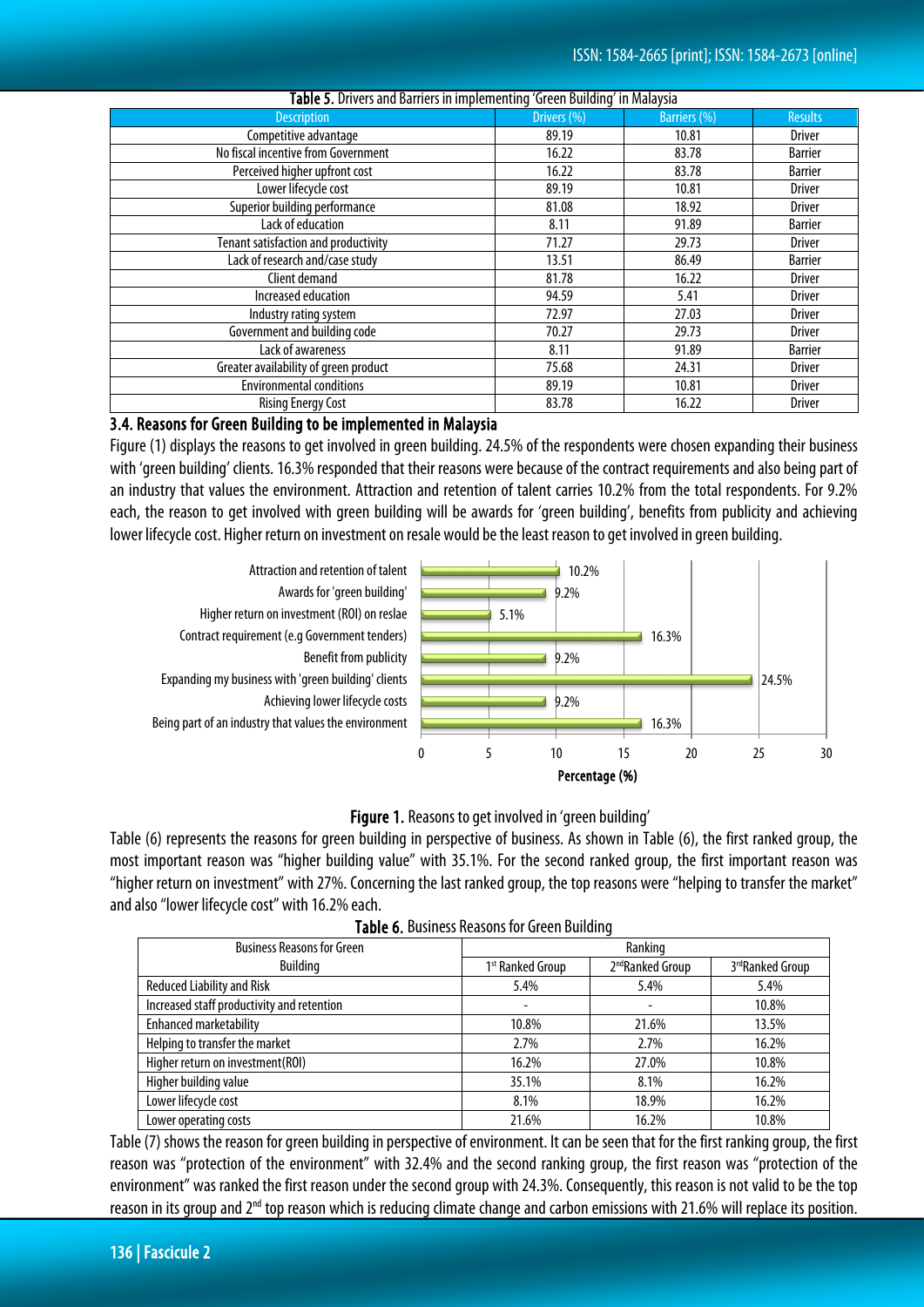Asper the third group, the same situation occurs for top two reasons. The same measure was taken up and the top reason will be minimizing ecological impact of building and moral imperative of 'green' with 16.2%.

| <b>Environmental Reasons for Green</b>                                        | Ranking                      |                              |                              |
|-------------------------------------------------------------------------------|------------------------------|------------------------------|------------------------------|
| <b>Building</b>                                                               | 1 <sup>st</sup> Ranked Group | 2 <sup>nd</sup> Ranked Group | 3 <sup>rd</sup> Ranked Group |
| Improving indoor environment quality of building and 'sick building' syndrome | 10.8%                        | 8.1%                         | 13.5%                        |
| Moral imperative of 'green'                                                   | 5.4%                         | 10.8%                        | 16.2%                        |
| Minimizing ecological impact of building                                      | 16.2%                        | 18.9%                        | 16.2%                        |
| Reducing climate change and carbon emissions                                  | 13.5%                        | 21.6%                        | 24.3%                        |
| Protection of the environment                                                 | 32.4%                        | 24.3%                        | 16.2%                        |
| Scarcity of natural resources                                                 | 21.6%                        | 16.2%                        | 13.5%                        |

#### Table 7. Environmental Reasons for Green Building

Respondents were asked on their opinions to indicated the top three reasons for 'green building' where a list of reasons were provided in a Table and they have been asked to rank them in accordance with their priorities. Table (8) shows the reasons for green building in general perspective. Based on the data presented in Table (8), it can be seen that the first ranking group, the first reason was "greater health & wellbeing (offices and homes)" with 51.4%. For the second group, the first ranked reason was "improved leaning and healing environment (schools and hospitals)" with 40.5%. And for the third group, the top reasons was support for the local economy and also aesthetics each"" with 37.8% for each. Therefore, the top three business reasons for green building are as follows (1) greater health & wellbeing (offices and homes), (2) improved leaning and healing environment (schools and hospitals), and (3) support for the local economy as well as aesthetics.

|  |  | Table 8. Reasons for Green Building |  |
|--|--|-------------------------------------|--|
|--|--|-------------------------------------|--|

| <b>Reasons for Green</b>                                         | Ranking                      |                              |                  |  |
|------------------------------------------------------------------|------------------------------|------------------------------|------------------|--|
| <b>Building</b>                                                  | 1 <sup>st</sup> Ranked Group | 2 <sup>nd</sup> Ranked Group | 3rd Ranked Group |  |
| Aesthetics                                                       | 2.7%                         | 5.4%                         | 37.8%            |  |
| Support for the local economy                                    | 16.2%                        | 18.9%                        | 37.8%            |  |
| Improved leaning and healing environment (Schools and Hospitals) | 29.7%                        | 40.5%                        | 18.9%            |  |
| Greater health & well being (offices and homes)                  | 51.4%                        | 35.1%                        | 5.4%             |  |

# 3.5. Information and Education

The respondents were asked about their knowledge area on green building that respondents wish to learn more. As show in Figure (2), the topic with the highest percentage is on the information on green technologies with 14.8% and followed by a topic regarding how to manage, operate and maintain a green building with 12.3% and information about green brand with 10.8%. Topics on how to construct green building, green certification/accreditation course, the commercial viability of green building, reviews and case studies of green project and how to design a green building falls in a range from 10% to 5% respectively. Meanwhile, with 4.9% each, topics on evolving demand for 'green building', reason for green buildings, emerging trends in green building and how to market green building also give interest to some respondents to gain more knowledge on it. The latest topic that the respondents wanted to know more is on leaders or experts in the field of 'green building' with 3.4%.



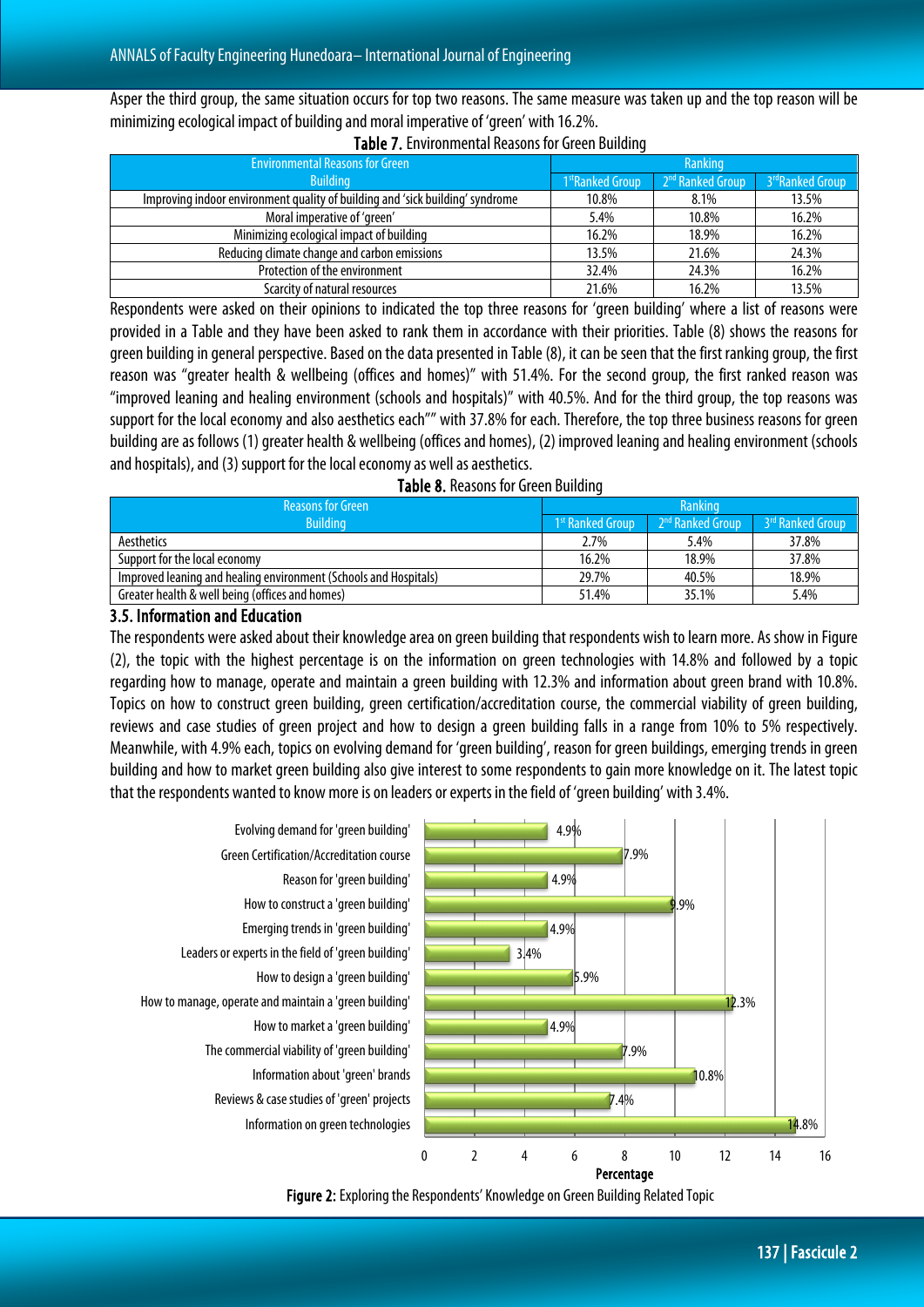Figure (3) demonstrates the agreement on statement given on the questionnaires regarding the certification of the green building and green product. As shown in Figure (3), the majority of the respondents would like to use the national standard for green building certification with 32.7%. 25.5% of the respondents responded that an independent, third party organization should certifies green building. The same situation occurred for certification for green products. Nearly twenty two percent of the respondents agreed on a national standard to be used in order to certify green products while 18.2% agreed to an independent, third party organization to certify green products.



#### Figure 3: Respondents 'Agreement on Statement Given

Concerning the level of knowledge of the respondents on green rating tools which is presented in Table (9), the survey showed that the respondents have good knowledge on these tools with 8.11% in green rating tools from Malaysia, Australia and Singapore while 18.92% from USA. Ranges from 19 – 46% of the respondents have fair knowledge on green rating tools to each 4 rating tools. However, the majority of the respondents which carried a range from 38 – 73% have poor knowledge on green rating tools especially from Australia with 72.97%.

|  | Table 9: Knowledge on Green Rating Tools |
|--|------------------------------------------|
|  |                                          |

| Knowledge on Green              | Rating |        |        |
|---------------------------------|--------|--------|--------|
| rating tools                    | Good   | Fair   | Poor   |
| Green Building Index (Malaysia) | 8.11%  | 45.95% | 45.95% |
| Green Star (Australia)          | 8.11%  | 18.92% | 72.97% |
| Green Mark (Singapore)          | 8.11%  | 37.84% | 54.05% |
| <b>LEED Certification (USA)</b> | 18.92% | 43.24% | 37.84% |

#### 4. FINDINGS AND DISCUSSING

The first objective is to determine the level of involvement of the key players in the implementation of Green Building; this objective was attained in the questionnaires Section B – Significance of Green Building. The results in data analysis showed that majority of the key players in the industry is never been involved in a project that included green products, designs or other elements in green building. This is quite understandable since Malaysia has only recently launched its own green rating tools as other rating tools like Singapore's Green Mark are not suitable to be applied in Malaysia because its scoring priorities are very much customized for their current state where a lot of priority is given to energy and water efficiency scored. However, based on the respond received, they are moderately committed to green building implementation in their projects. This is a good development as it shows that the industry are getting ready to confront important critical issue in environment such as global warming, carbon emission and climate change. The second objective for this paper was to identify the divers and barriers of the Green Building concept in the industry. From the analysis, a clear set of drivers and barriers in green building concept in the industry were identified. Using the same graphic used by Kerr, Managing Director of BCI Asia in his report on Green Horizon for Malaysia's Building (2008), the drivers and barriers is summarize for easier understanding.

From Figure (4), the first and foremost drivers for the accomplishment in implementing green building concept are mainly the increasing of knowledge on green building and its related subject. Since the launch of GBI, there were a significant seminars and workshops that were held to increase awareness in green buildings among key players in the industry. This awareness is perhaps will motivates the key players in implementing green building concept in their product. The other drivers are the environmental conditions. Lower lifecycle cost and the advantage of having accomplished green building projects. Since sustainable development first introduction in 1996, perhaps the key players in the industry are starting to aware the impact of development to the environment as well as observing the lower lifecycle cost if green building concept were implemented in their building. By having accomplished green building project, this will create a healthy competitive advantage to people who involved in that project. These drivers are parallel with the top reasons whyrespondents want to get involved with green building.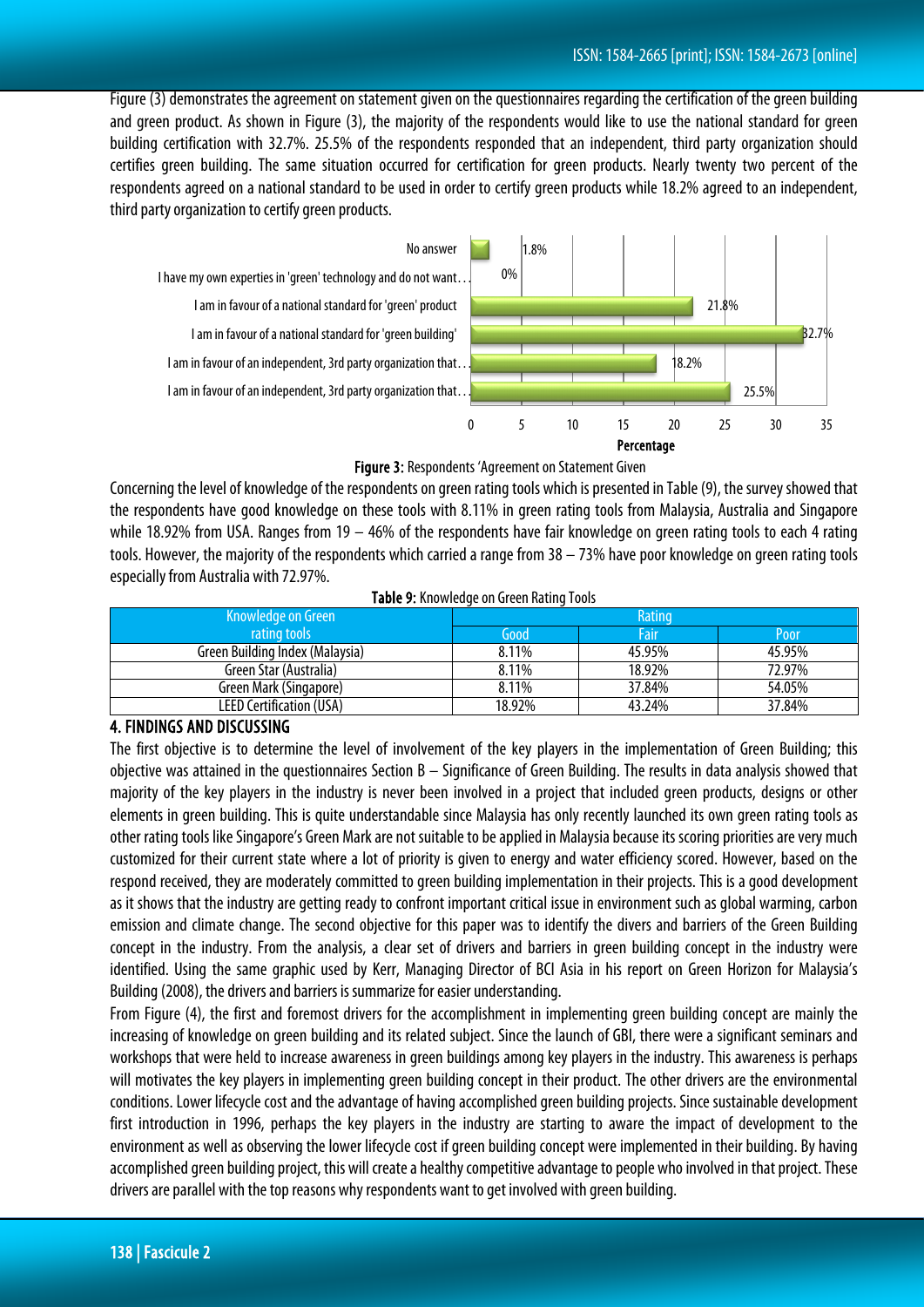



Other than factors as mention above, rising energy cost and client demand are also the drivers towards the implementation of green buildings. As renewable energy is one of common trademark of green buildings, perhaps client saw this criterion as an advantage to them in a long run. Therefore, the demand for green building from client indeed is one of the drivers in green building concept in the industry. Superior building performance, greater availability of green product, industry rating system, tenant satisfaction and productivity and also government and building code are also drivers for implementing green building concept in the industry. Five barriers were identified during data analysis. The most factors that hamper the implementation of green buildings are lack of educations and lack of awareness. Even though, as explain earlier that the awareness on green building perhaps is increasing, but because of the green concepts are still new to the key players to implement them in real project as massive knowledge on green building are essential in the implementation process. The other factor that might contribute to hamper the implementation of green building in Malaysia is no fiscal incentive from the Government. As many of us have these skeptical ideas that to build a green building they have to increase the cost in constructing it. Incentives from the Government are also important to raise interest among key players in the industry to actually actively involved in green building projects. This can be seen Singapore initiatives to increase the involvement of their key players in green building concept by offering bonus gross floor area (GFA) for private development which attained the Green Mark Platinum or Gold. Lack of research and/case study also contribute to hamper the implementation of green building in the industry.

#### 5. CONCLUSION AND RECOMMENDATIONS

It can be concluded that key players in the industry have little experience in green building but are willing to participate in green building project as they saw a huge opportunity in this area especially in increasing their sales growth. In addition to that, they are also expecting some growth in green building especially in government, education and hospitality sectors. As government are also encourage green building concept to be implemented in government offices such as development in Iskandar Malaysia, other sectors will perhaps follows the footsteps of this new trend.Sure enough in implementing green building concept in Malaysia,